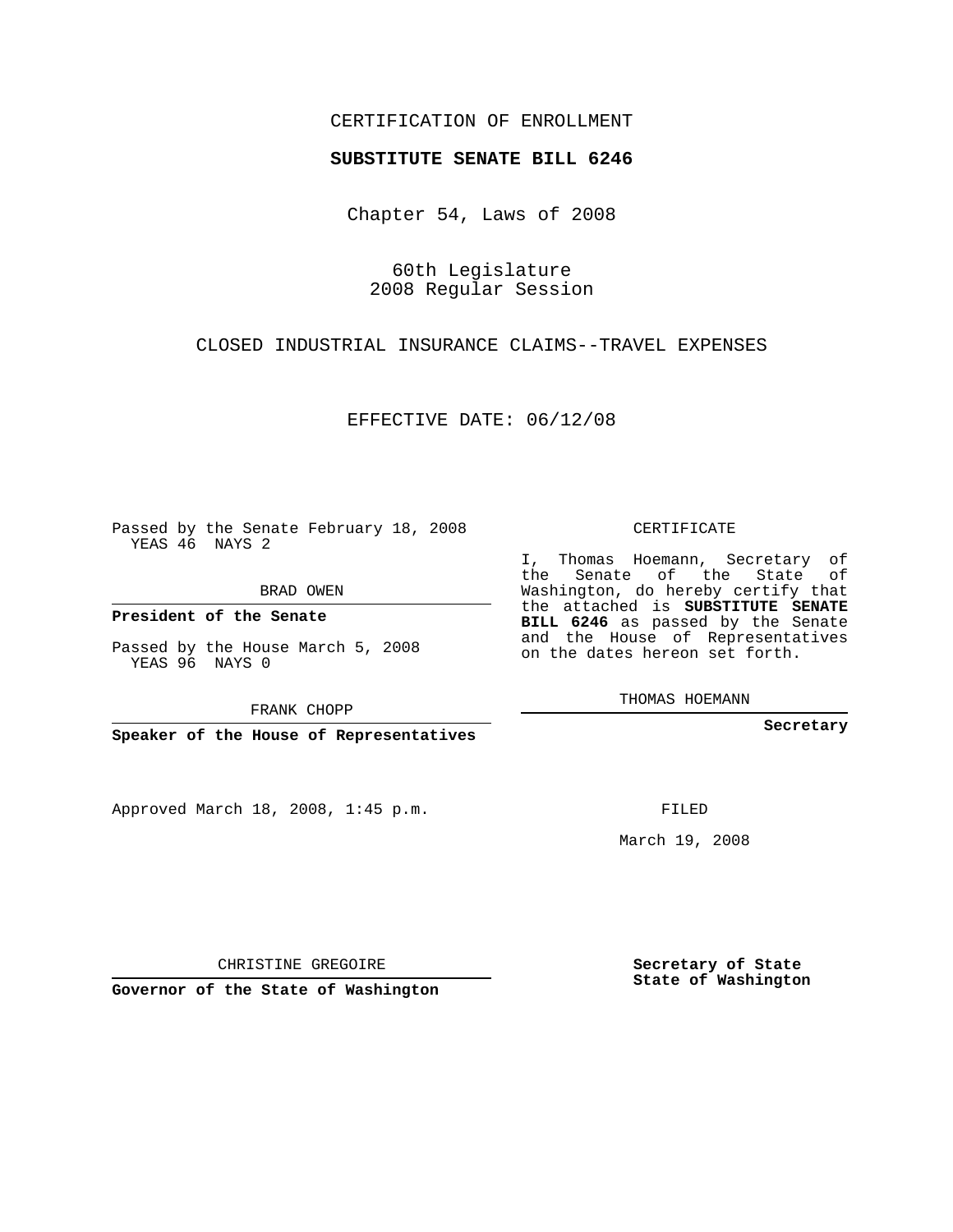## **SUBSTITUTE SENATE BILL 6246** \_\_\_\_\_\_\_\_\_\_\_\_\_\_\_\_\_\_\_\_\_\_\_\_\_\_\_\_\_\_\_\_\_\_\_\_\_\_\_\_\_\_\_\_\_

\_\_\_\_\_\_\_\_\_\_\_\_\_\_\_\_\_\_\_\_\_\_\_\_\_\_\_\_\_\_\_\_\_\_\_\_\_\_\_\_\_\_\_\_\_

Passed Legislature - 2008 Regular Session

**State of Washington 60th Legislature 2008 Regular Session By** Senate Labor, Commerce, Research & Development (originally sponsored by Senator Honeyford)

READ FIRST TIME 02/07/08.

 AN ACT Relating to travel expenses for closed industrial insurance 2 claims; and amending RCW 51.36.020.

BE IT ENACTED BY THE LEGISLATURE OF THE STATE OF WASHINGTON:

 **Sec. 1.** RCW 51.36.020 and 1999 c 395 s 1 are each amended to read as follows:

 (1) When the injury to any worker is so serious as to require his or her being taken from the place of injury to a place of treatment, his or her employer shall, at the expense of the medical aid fund, or self-insurer, as the case may be, furnish transportation to the nearest place of proper treatment.

 (2) Every worker whose injury results in the loss of one or more limbs or eyes shall be provided with proper artificial substitutes and every worker, who suffers an injury to an eye producing an error of refraction, shall be once provided proper and properly equipped lenses to correct such error of refraction and his or her disability rating shall be based upon the loss of sight before correction.

 (3) Every worker whose accident results in damage to or destruction of an artificial limb, eye, or tooth, shall have same repaired or replaced.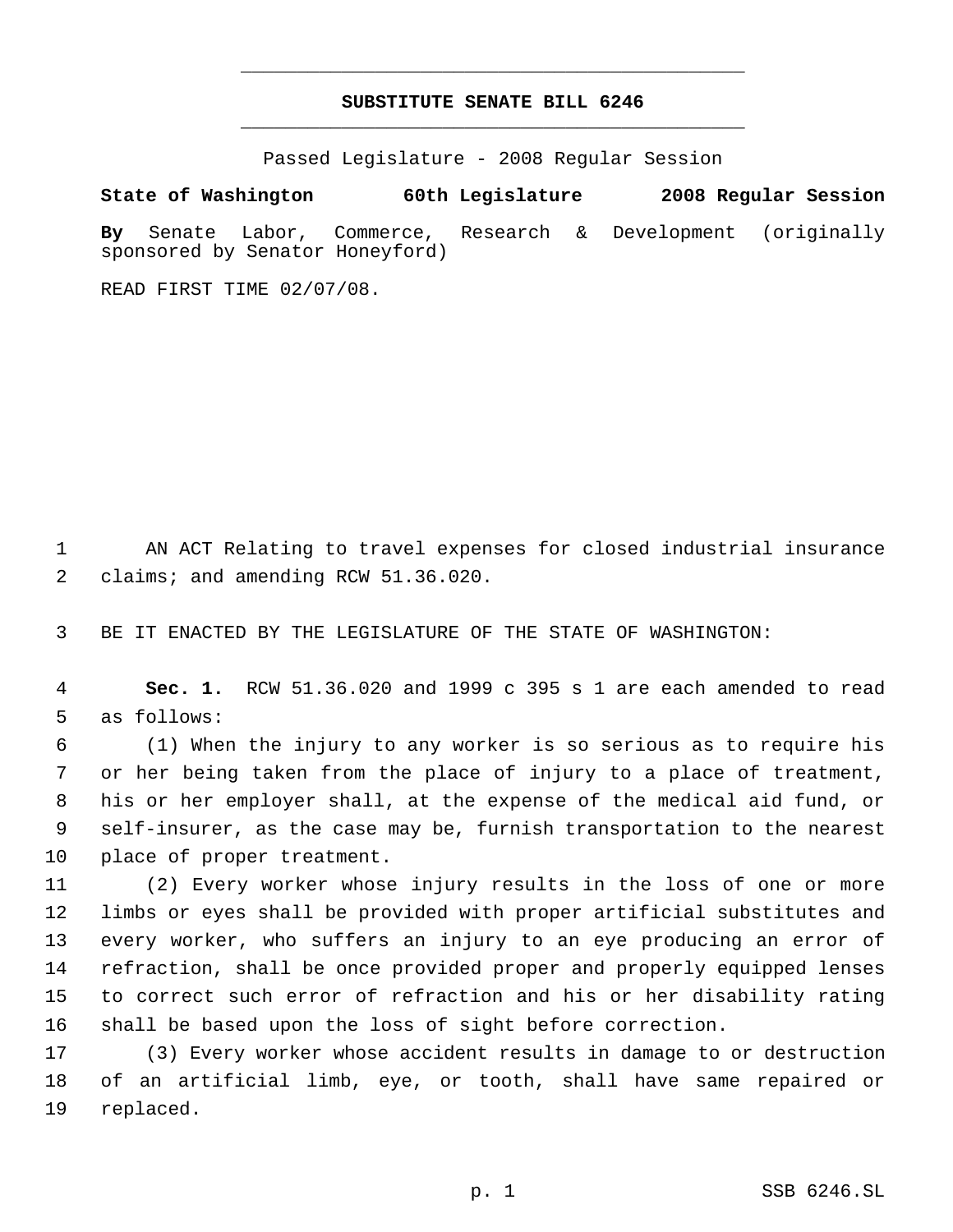(4) Every worker whose hearing aid or eyeglasses or lenses are damaged, destroyed, or lost as a result of an industrial accident shall have the same restored or replaced. The department or self-insurer shall be liable only for the cost of restoring damaged hearing aids or eyeglasses to their condition at the time of the accident.

 (5)(a) All mechanical appliances necessary in the treatment of an injured worker, such as braces, belts, casts, and crutches, shall be provided and all mechanical appliances required as permanent equipment after treatment has been completed shall continue to be provided or replaced without regard to the date of injury or date treatment was completed, notwithstanding any other provision of law.

 (b) Injured workers shall be reimbursed for reasonable travel 13 expenses when travel is required in order to repair, replace, or otherwise alter prosthetics, orthotics, or similar permanent mechanical appliances after closure of the claim. This subsection (5)(b) does not 16 include travel for the repair or replacement of hearing aid devices.

 (6) A worker, whose injury is of such short duration as to bring him or her within the time limit provisions of RCW 51.32.090, shall nevertheless receive during the omitted period medical, surgical, and hospital care and service and transportation under the provisions of this chapter.

 (7) Whenever in the sole discretion of the supervisor it is reasonable and necessary to provide residence modifications necessary to meet the needs and requirements of the worker who has sustained catastrophic injury, the department or self-insurer may be ordered to pay an amount not to exceed the state's average annual wage for one year as determined under RCW 50.04.355, as now existing or hereafter amended, toward the cost of such modifications or construction. Such payment shall only be made for the construction or modification of a residence in which the injured worker resides. Only one residence of any worker may be modified or constructed under this subsection, although the supervisor may order more than one payment for any one home, up to the maximum amount permitted by this section.

 (8)(a) Whenever in the sole discretion of the supervisor it is reasonable and necessary to modify a motor vehicle owned by a worker who has become an amputee or becomes paralyzed because of an industrial injury, the supervisor may order up to fifty percent of the state's